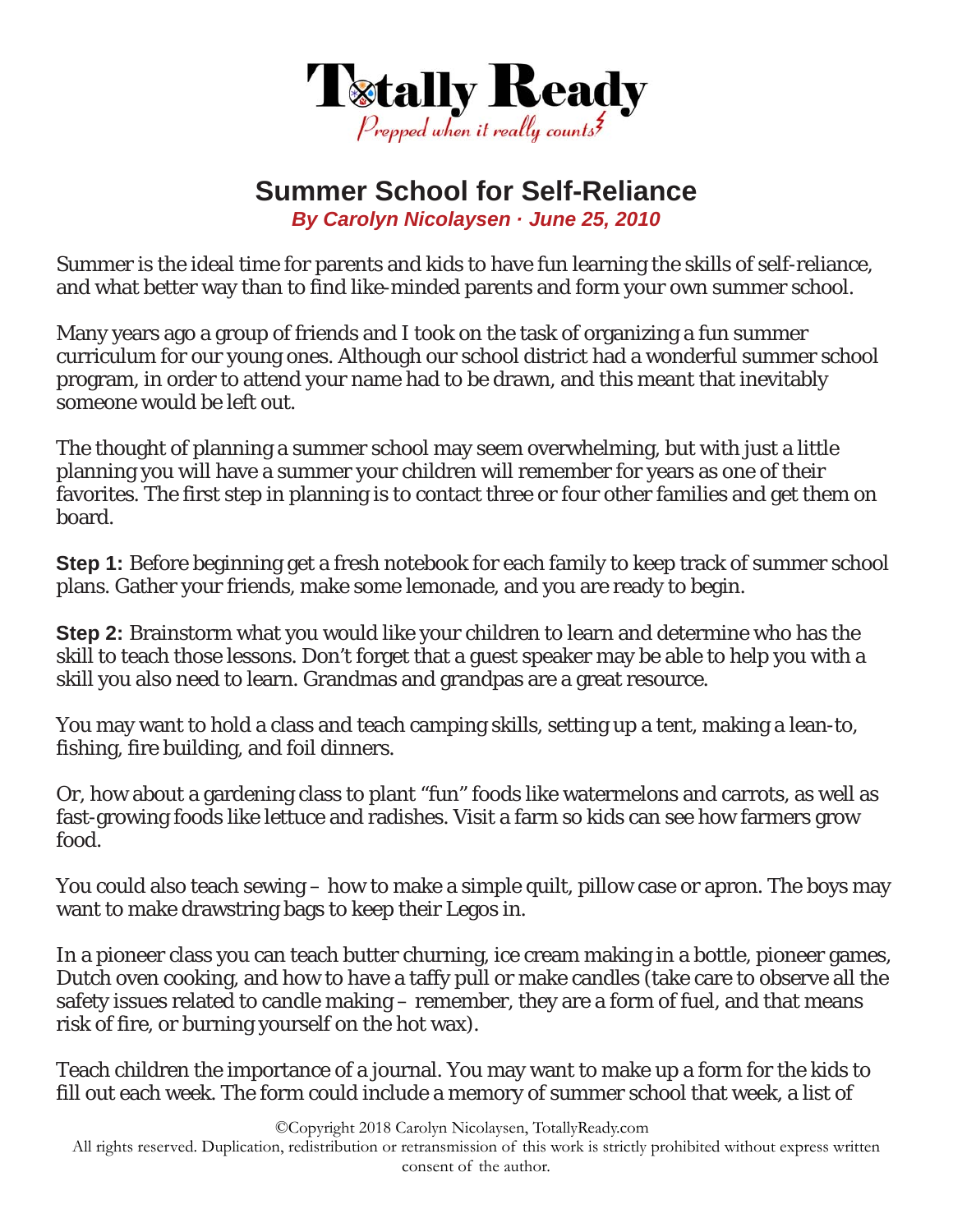

their best friends, a favorite scripture story, and a family tree of their immediate family, with a sentence or two about everyone on the tree. Have plenty of scrapbooking supplies on hand so they can make their journals personal and beautiful. Be sure to take lots of photos to add to the journal as you go.

If your calendar includes the week of July Fourth, you may want to do patriotic things that week. Sew a flag, make a meal that is red, white and blue, learn patriotic music, tell stories about the founding fathers.

**Step 3:** Now it's time for each person in the group to take on the responsibility for a class. You can have a different class Monday, Wednesday, and Friday – with a different parent to teach each day. Or, each week could have a different theme, and a parent could be responsible for the whole week. Do whichever is the best for your group.

One more thing – plan a few field trips. These could be as simple as a local park, visiting the police station, or as grand as going to a water park or hands-on museum.

**Step 4:** Set a date. When do you want to begin, how many weeks do you want to hold summer school and how many days per week do you want to meet? Be realistic here. You will need some days to just stay home and play or run errands. Decide what time you will begin and what time you will end each session.

If someone's vacation falls in the middle, fine, just go on without them. Remember to set some dates for field trips even if you don't know now where those are going to be.

This is meant to be a teaching moment for your family and also a way to experience less stress this summer, so keep it simple.

**Step 5:** Set a budget. This is the hard one, as members of your summer school group may not all have the same financial resources as one another.

Decide now how much you will each spend for your "class" or put a specific amount in the pot and divide it up according to the needs of each activity. Some will cost nothing while others will require the purchase of food, supplies, or field trip expenses.

For field trip ideas contact your local Chamber of Commerce. They will have lots of information and pamphlets for travelers. I know it's hard to believe that travelers want to stop at attractions near your home, but they do. When we live close to an attraction, we often overlook these fascinating options that are so nearby. Decide based on the age of your children just how far you are willing to drive in a day, and write or visit Chamber of Commerce offices in those areas for their suggestions.